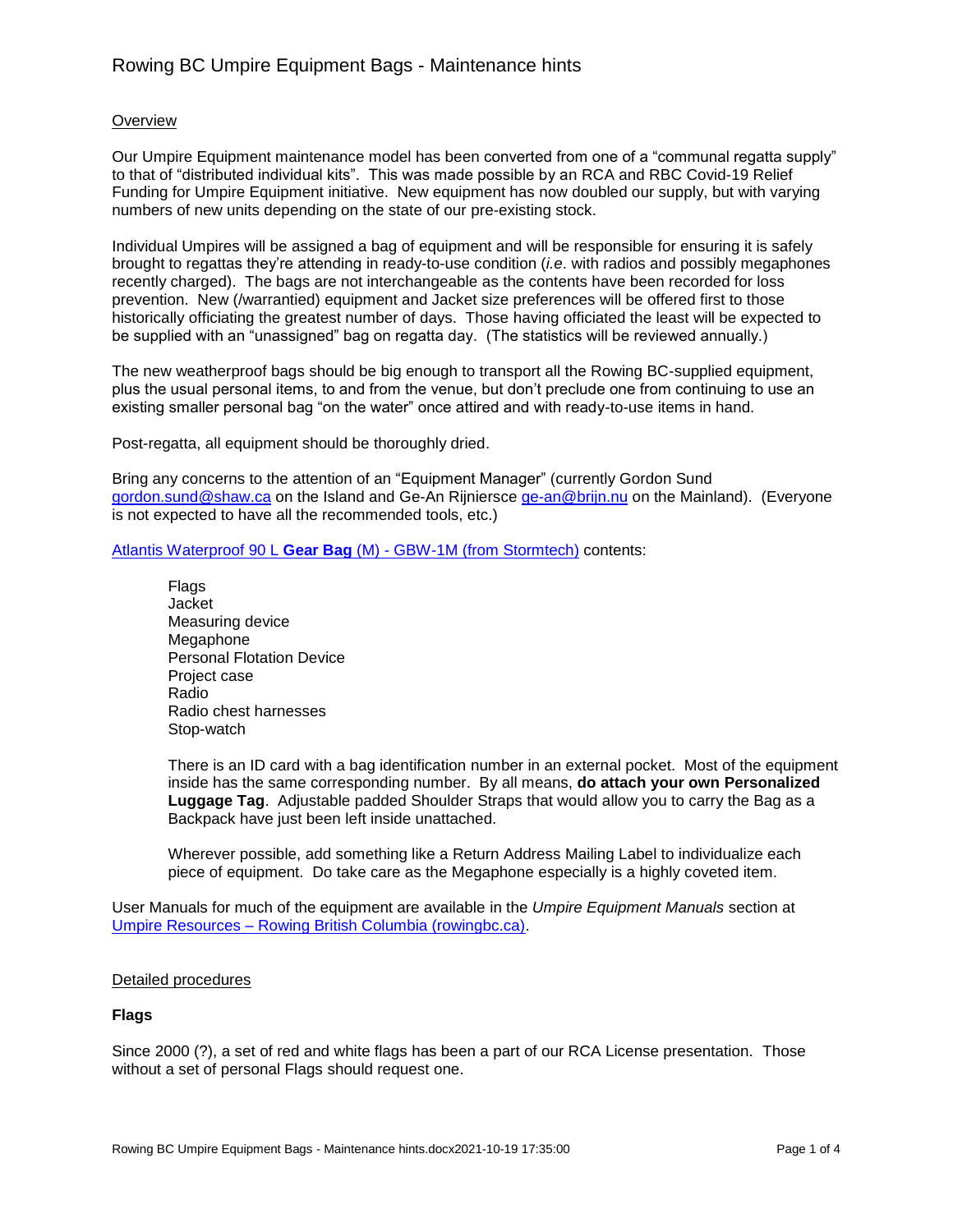# **Jacket, FarWest Gore-Tex "Whistler"**

Between regattas, it would be nice if the Jackets were hung up on the hangers provided.

Light stains can likely be dealt with using a damp cloth. However, an end of year annual wash and rewaterproofing is recommended. Wash uncrowded on Gentle and hang to drip. While still damp, spray-on waterproofing. Later, finish in dryer and hang.

Supplies recommended: High efficiency no-suds detergent (Nikwax Tech Wash) used sparingly; Sprayon waterproofing for Gore-Tex (Nikwax TX.Direct).

[Jacket supply supplementation is a pending task for your Umpire Committee. The interim solution was to distribute the existing Jackets (which are no longer being produced). About 50% of the assignments were of 1 size larger than preferred, and there was not one for every bag.]

## **Measuring device**

Since 2011 (?), a measuring device (and RCA Rules of Racing booklet) has been a part of our RCA Level 1 License intake/introductory Training Clinic. Those without a personal Measuring device should request one.

This will allow you to confirm that the shells meet two safety requirements of the 2018 RCA Rules of Racing (3.3 and 3.5) at the Control Commission. The hole in the centre of the device is the 4 cm minimum diameter of the bow ball; if the bow-ball passes through the hole, the shell should be rejected. US crews should be aware to adjust their heel restraints to within the 7.0 cm maximum, rather than the 7.5 cm allowed in the US (3-109 Footgear Release). This device also conforms to the USRowing Rules of Rowing 3-105 and 3-108. The notches would be for measuring Oar Blades (RoR 3.7), but we typically do not verify that sweep oars blades are not be less than 5 mm thick (or sculls 3 mm thick) at local regattas.

## **Megaphone**

A tiny amount of dielectric grease may have been added to the battery contacts to reduce corrosion.

Ensure a plastic bag and elastic is attached to be used for rain protection.

**– NK Blue Ocean** (blue/white), Lithium-Polymer Battery Pack (PN0105), Charger (PN0106)

To be safe, charge before each regatta day. (Rated for 8 hours of use (35% speaking, volume level 6) / 30 hours standby.)

*Save the box for the duration of the 5-year warranty and use it to store any gear not required at a regatta.*

#### **– Fanon MV-16S** *or similar*, 8 C-cells

To avoid in-transit siren/feedback noise should the trigger get pressed, rotate one of the battery tubes a half-turn before placing in the bag.

About 5% of the batteries may suffer from a dramatic drop in voltage (< 1.20 V) or even an acid leak annually! Therefore, it is a good idea to remove the Battery Tubes during long gaps between use. The Equipment Managers have typically populated an entire megaphone using 8 batteries within a single +/- .05 voltage range semi-annually. If you see or suspect a problem, contact an Equipment Manager to exchange for a tested replacement set of batteries.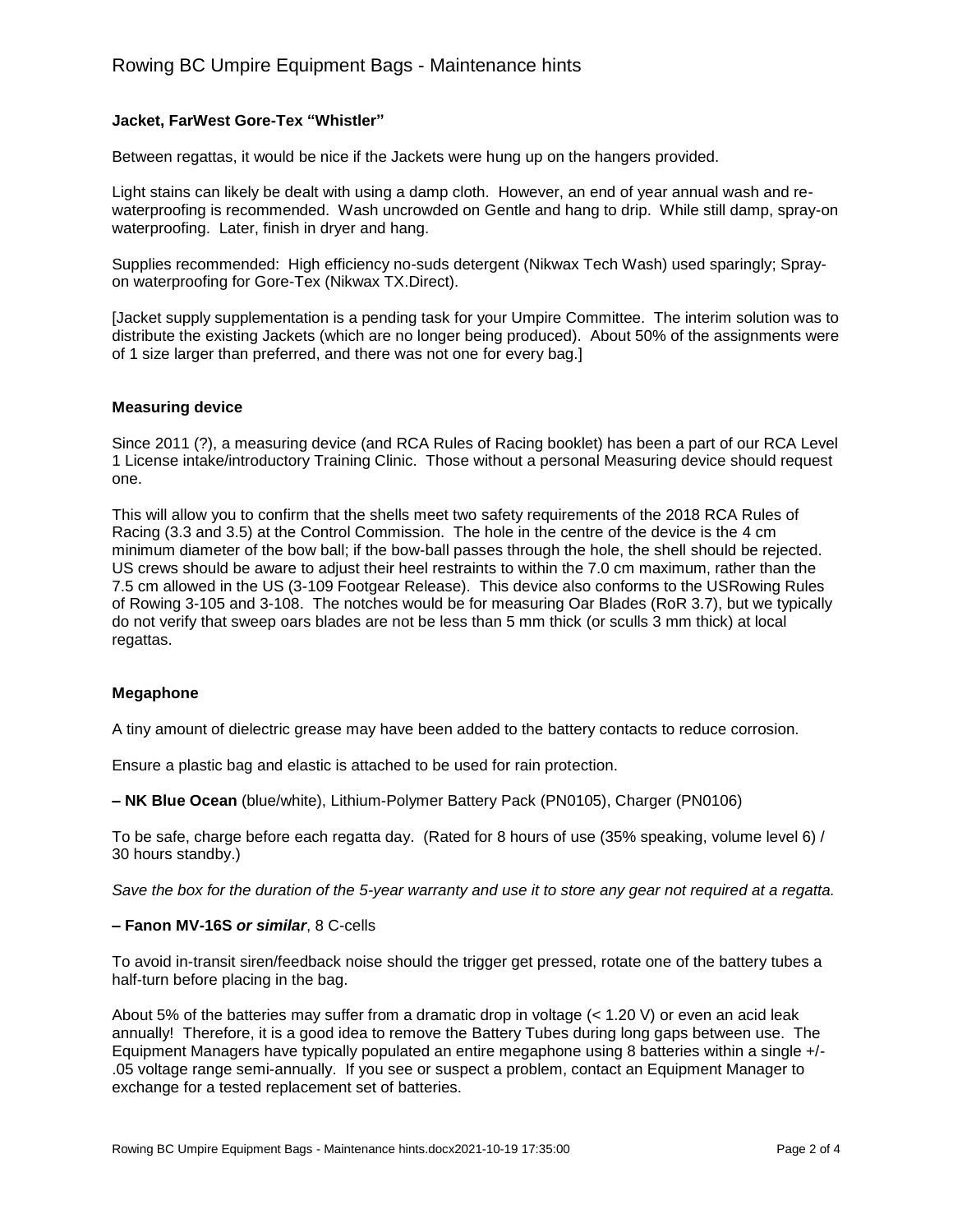# Rowing BC Umpire Equipment Bags - Maintenance hints

Corrosion on contacts and batteries can be an issue. A semi-annual clean-up might be required for the megaphone electrical contacts. Very fine sandpaper, Q-Tips, isopropyl alcohol, and dielectric grease would do a thorough job especially after removing the single screw and raising the battery compartment for easy access. When re-loading batteries into their holders, rubbing their ends on a cloth sprayed with WD-40 might also help.

DIY Tools recommended: Digital multi-meter (set to measure DC voltage (**20**)). More drastic repairs might require duct tape, epoxy glue, or spare parts periodically ordered from the US manufacturer. (Again, contact an Equipment Manager.)

## **Personal Flotation Device (PFD)**

Inflatable PFDs only count as CCG-required life-jackets when being worn. Periodically, do a visual inspection including ensuring no corrosion on the CO2 cylinder. Perhaps once a year, verify inflation integrity using the Oral Inflation Valve.

## **– Mustang Survival Inflatable PFD MIT 100 MD2015 Manual**

#### **– Mustang Survival Classic Inflatable PFD MD3010 Manual** *or similar*

#### **Project case**

We have supplied an inexpensive clear [Recollections™ Slim Project Case \(michaels.com\)](https://canada.michaels.com/en/recollections-slim-project-case/10272122.html) that should help to keep your Race Schedule dry and legible.

#### **Radio, VHF Marine Transceiver**

Do not store with a full charge for extended periods of time. To be safe, charge before each regatta day. Do turn off the power to the charger once the battery is fully charged.

Ensure all radios have consistent *default* settings (Country mode **C**anadian, Channels 69/72/73, and Locked). Power of Low/Medium should be sufficient for normal distances, but High would be prudent for > 2 km Head races. Volume at 10 (before personal preference) and Squelch at 2 or 3 (increase only to block the static from distant transmissions). Consult the User Guides.

**– IC-M37**, Battery Pack (BP-296), Charger (BC-235), AC Adapter (BC-217SA), etc.

Charges in approximately 4 hours. The radio displays "F<sub>L</sub>" when the battery has been fully charged. The manual warns of the danger of excess charging.

**– IC-M36**, Battery Pack (BP-252), Charger (BC-173), AC Adapter (BC-147SA), etc.

Charges in approximately 10 hours. The charge indicator lights green when charging is completed. There is a charging timer that is supposed to stop the process before damage occurs (after about 14 hours).

Other and older models are in reserve as spares. Should you encounter one of these, note that the West Marine VHF155 and VHF255 must be re-locked every time they are turned on and, similarly, the Baofeng UV-5R reverts to Low Power.